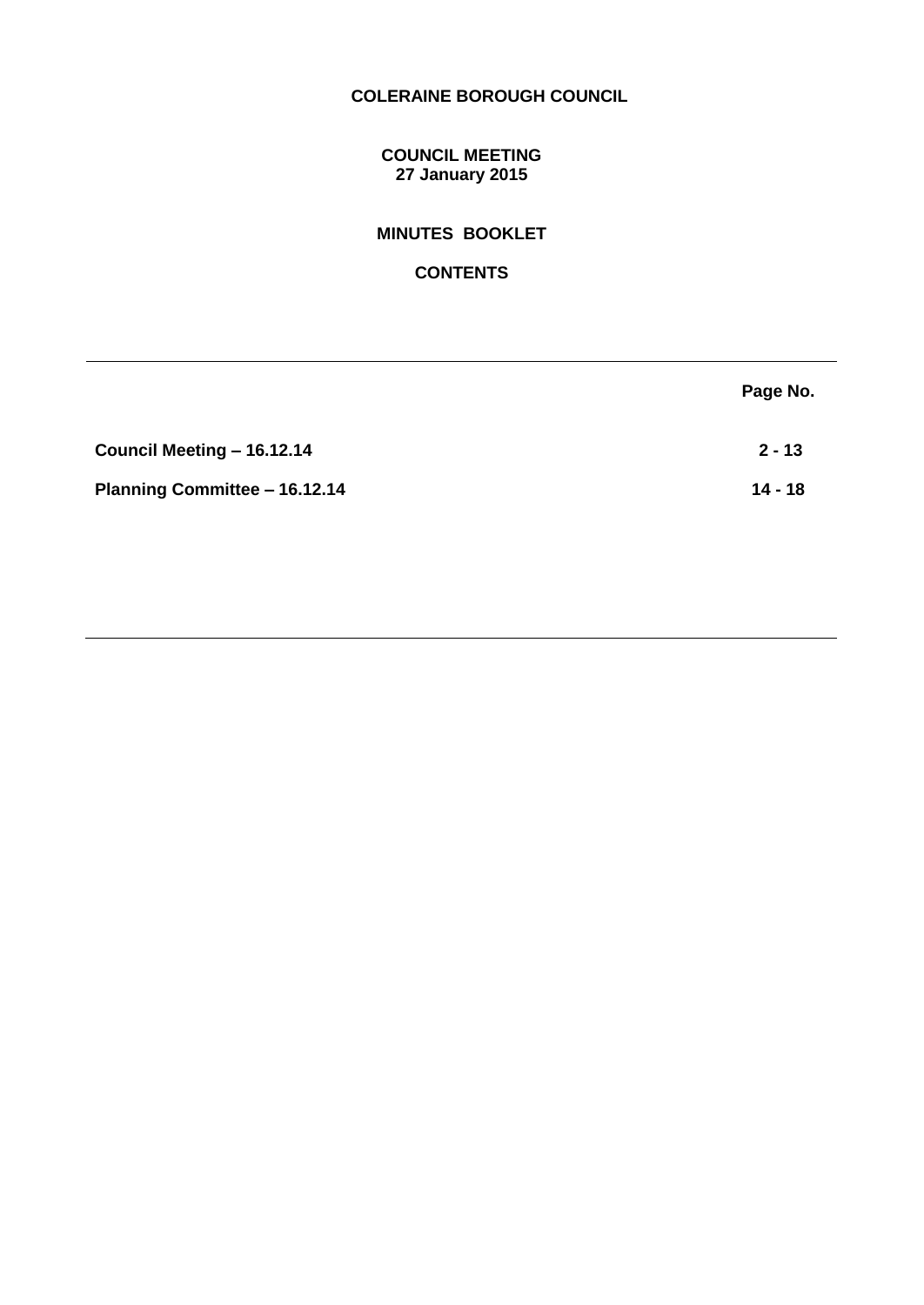| <b>Meeting</b> | <b>Council</b>                                                                                                                                                                                                                                                                                                                                                                      |
|----------------|-------------------------------------------------------------------------------------------------------------------------------------------------------------------------------------------------------------------------------------------------------------------------------------------------------------------------------------------------------------------------------------|
| Date and Time  | 16 December 2014 at 7.15pm                                                                                                                                                                                                                                                                                                                                                          |
| Location       | Council Chamber, Cloonavin                                                                                                                                                                                                                                                                                                                                                          |
| <b>Chair</b>   | The Mayor, Councillor G Duddy                                                                                                                                                                                                                                                                                                                                                       |
| <b>Present</b> | The Deputy Mayor, Councillor Y Boyle<br>Aldermen S Cole (Items 1 – 8.4), W Creelman, P Fielding,<br>M Hickey and N Hillis<br>Councillors C Alexander, C Archibald, T Clarke, T Craig,<br>M Fielding, B Fitzpatrick, D Harding, R Holmes, W King, M Knight-<br>McQuillan, R Loftus, S Quigley and C Sugden                                                                           |
| In Attendance  | Town Clerk and Chief Executive, Corporate Director of Leisure and<br>Development, Interim Corporate Director of Environmental<br>Services, Assistant Director of Finance and Support Services,<br>Head of Estates and Facilities, Acting Head of Central Services,<br>Regeneration Manager, Energy Efficiency Advisor/Health and Well<br>Being Officer and Administrative Assistant |

# **1 APOLOGIES**

Apologies were recorded for Councillors Barbour and McCandless.

# **2 PRESENTATION - ORGAN DONATION GROUP**

The Mayor welcomed the following representatives from the Organ Donation Group – Mrs Mary McAfee, Organ Donation Specialist Nurse for the Northern Trust, Miss Lucia Mee, donor recipient and Mrs Karen Atcheson, sister of an organ donor.

Mrs McAfee elaborated on the various statistics relating to organ donation and with only 33% of Northern Ireland's population on the Organ Donation Register urged residents of the Borough to consider registering. Members were asked how Council could work in partnership with the Causeway Hospital to try and increase the numbers on the Register.

Mrs Atcheson told Members what organ donation meant to her family as her brother's organs had been donated following his sudden death.

Miss Mee, 15 years old, gave an emotional account of how her life had been saved by two liver transplants, the first in 2007 was unsuccessful and was followed by a second transplant in 2009.

Members thanked and praised all three ladies for their presentation and expressed their willingness to help promote the organ donation campaign.

**Agreed:** That Council support the campaign by:

- i) incorporating this topic when delegation meets Minister Wells on 28 January, 2015;
- ii) promotion, through PR Department, at large events in the Borough;
- iii) writing to the Department of Education regarding possible promotion in schools.

The Mayor thanked the representatives for such an inspiring presentation and wished them every blessing for the future.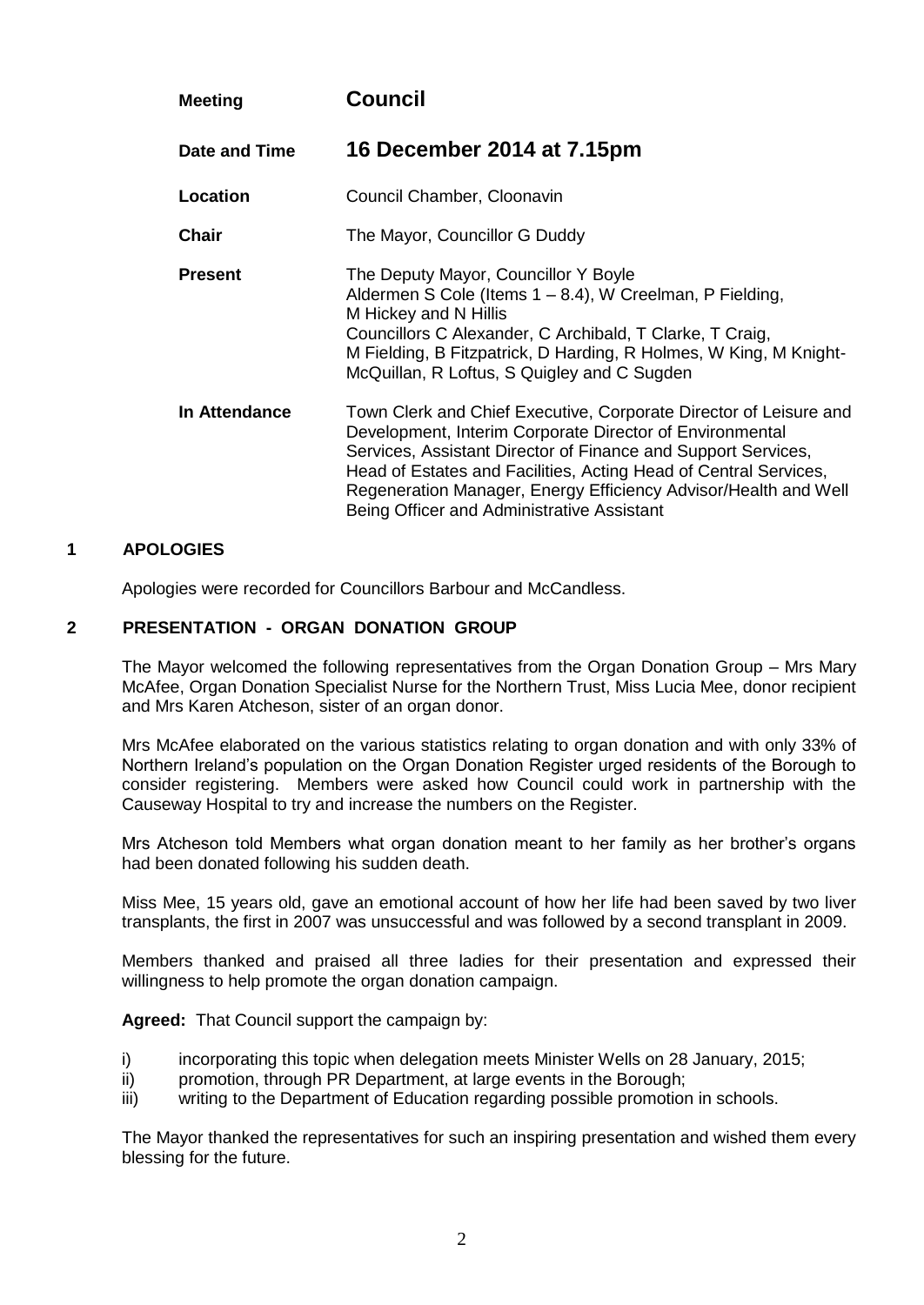# **3 CHAIR'S BUSINESS**

### **3.1 Thanks**

The Mayor thanked the Deputy Mayor for assisting with Mayoral duties, Alderman Hickey for attending the Farm and Model Show at The Magherabuoy House Hotel and Councillor Knight-McQuillan for visiting residential homes in rural areas.

### **3.2 Christmas Lights Switch On**

The Mayor congratulated and thanked the Head of Estates and Facilities and all staff involved in the new Christmas Lights project. Thanks were also extended to the Events Team and the children who helped with the switch on at the various locations.

### **3.3 Carers' Awards**

The Mayor referred to the Carers' Awards Ceremony which had been hosted at Cloonavin on Friday 5 December 2014 to recognise the contribution of carers in the Borough.

The nominations had been deeply moving and thanks were extended to everyone who supported the event.

# **4 DECLARATIONS OF INTEREST**

Alderman Cole, Councillors Archibald, Holmes and Knight-McQuillan declared an interest in the item of correspondence relating to the disposal of Garvagh High School.

The Mayor declared an interest in Item 1 of the Leisure and Development Services Report – Windyhall Orange Lodge – Unfurling of New Banner.

#### **5 MINUTES**

The Minutes of the Council Meeting of 25 November 2014 were confirmed and signed.

# **6 COMMITTEE REPORT**

#### **6.1 Planning Committee**

The Minutes of the Planning Committee Meeting of 25 November 2014 were proposed by the Chair, Councillor King seconded by Councillor Craig and agreed.

# **7 ENVIRONMENTAL SERVICES REPORT**

Consideration was given to the Environmental Services Report (previously supplied).

# **7.1 Appointment of Public Analyst**

The Interim Corporate Director of Environmental Services advised Members that the Company recently appointed by Council as Public Analysts – Minton, Treharne & Davies Ltd. – had notified the Chief Environmental Officers' Group that they had made new appointments to their Public Analyst staff. It was, therefore, necessary for Council to appoint the following named individuals in order that they examine and analyse food on Council's behalf:

| <b>Susanne Brookes</b>      | B.Sc., M.Sc., M.Chem.A., FRSC., MAPA.          |  |
|-----------------------------|------------------------------------------------|--|
|                             | <b>Registered Analytical Chemist</b>           |  |
| <b>Paul William Hancock</b> | B.Sc., M.Chem.A., MRSC., AAPA.                 |  |
| <b>Alastair David Low</b>   | B.Sc., M.Sc., M.Chem.A., C.Chem., MRSC., AAPA. |  |
| <b>Rachael Ann New</b>      | B.Sc., M.Chem.A., C.Sci, C.Chem., MRSC.        |  |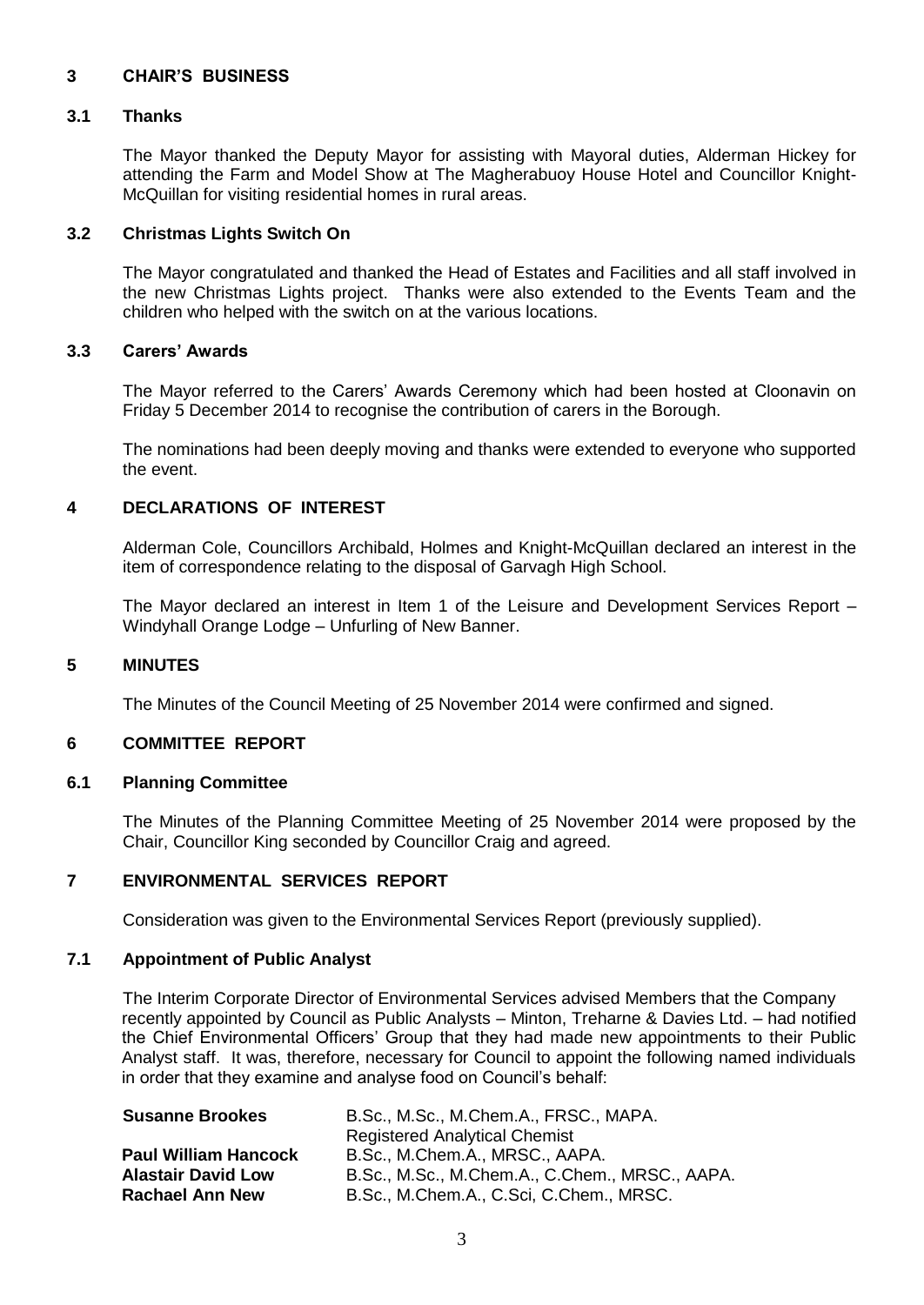**John Antony Robinson** B.Sc., M.Sc., M.Chem.A., C.Sci., C.Chem., FRSC., MIFST., MAPA. Registered Analytical Chemist Registered Expert Witness

**Agreed:** On the proposal of Councillor Fitzpatrick and seconded by Councillor Alexander that the above named persons be appointed by Council under Article 27 (1) of the Food Safety (NI) Order 1991.

### **7.2 Renewal of an Entertainment Licence The Ice House, 9-10 The Promenade, Portstewart**

An application for renewal of an Entertainment Licence was considered for:

Mr Ronan Higgins, The Ice House, 9-10 The Promenade, Portstewart

It was noted that an objection letter had been received on 30 September 2014.

**Agreed:** On the proposal of Councillor Alexander and seconded by Alderman Hickey that:

- i) this matter be heard by Council in January 2015 with both the applicant and objector present;
- ii) entertainment could continue to be provided by the current licensee until the matter was brought before Council in January 2015.

# **7.3 Additional Depot Storage**

The Interim Corporate Director of Environmental Services advised Members that Council had various departments operating out of the Depot at Loughanhill Industrial Estate, including refuse, cleansing and general works, and storage for vehicles and equipment was becoming difficult to manage.

Council was seeking to demolish the storage sheds adjacent to the garage and construct a larger storage facility at an alternative location within the Depot which would not only alleviate operational problems but eliminate the health and safety issue associated with the regular movement of vehicles. The proposed storage facility was as detailed in Annex A of the Report.

In relation to capital projects Council utilised a 4 stage approach as follows:

- Stage 1 Scoping, Feasibility & Outline Business Case
- Stage 2 Procurement and Final Business Case
- Stage 3 Operations Contract and Management
- Stage 4 Operational Management

Council was seeking to move to Stage 2 of this process where a procurement procedure would be carried out, Statutory Approvals sought and a Final Business Case would be brought back to Council for consideration.

**Agreed:** On the proposal of Councillor King and seconded by Councillor Loftus that Council proceed to Stage 2 of the process for additional storage at the Depot.

# **7.4 Diversity Play Park**

The Head of Estates and Facilities outlined the following as detailed in the Report:

- a) Consultation and engagement with relevant organisations;
- b) Statistical analysis of disabilities of children within Northern Ireland;
- c) Current Council Provision;
- d) Borough location analysis.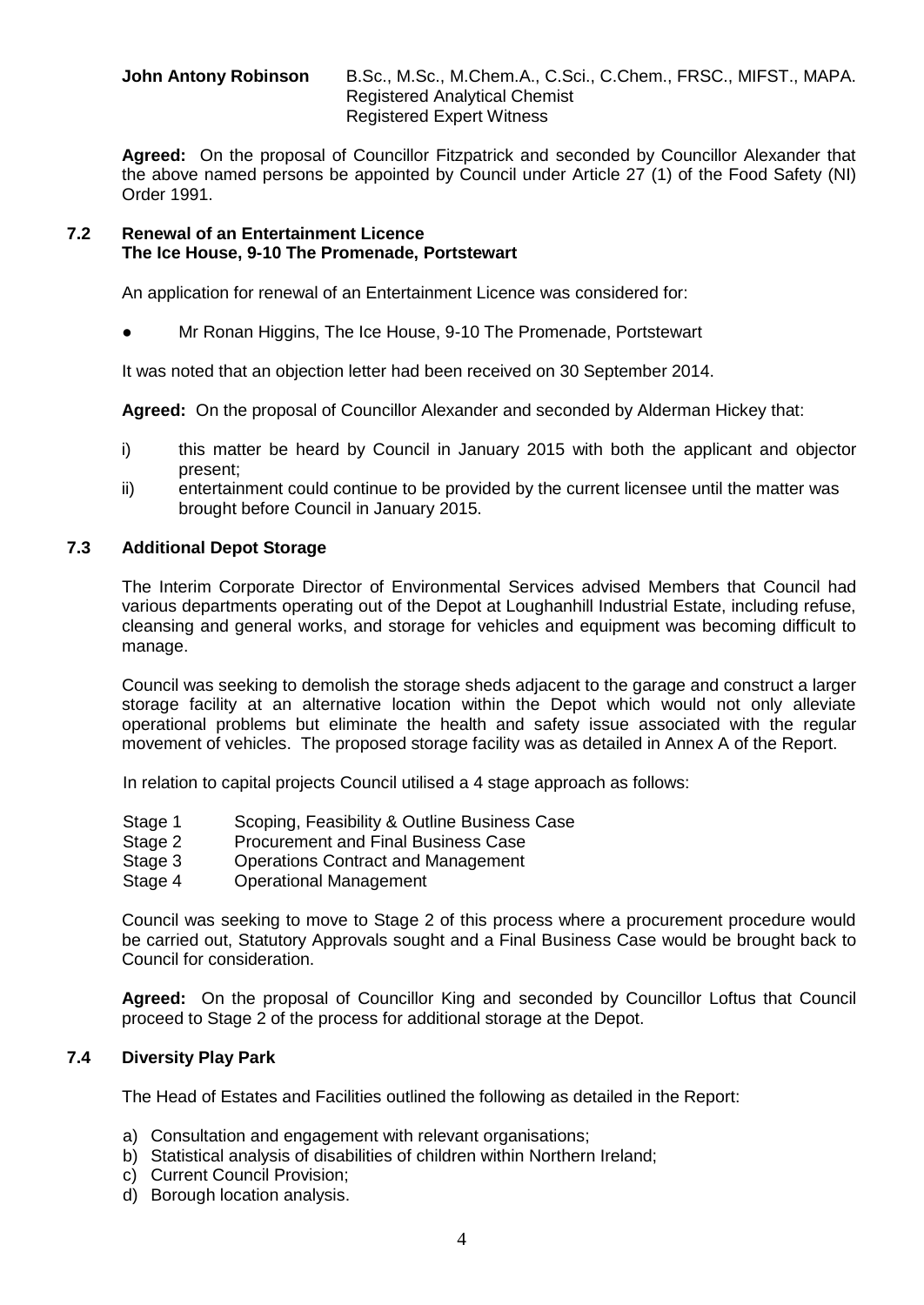With regard to Borough location analysis, a detailed matrix covering 60 sites had been carried out to identify a suitable location within Council's estate. The top score being Flowerfield Arts Centre.

The proposal was to provide a suitable inclusive spectrum of sensory experiences for both disabled and non-disabled children – the following three options ranged from basic to comprehensive:

| <b>Diversity Park - Cost Options</b>             |                    |                   |                   |                         |
|--------------------------------------------------|--------------------|-------------------|-------------------|-------------------------|
| <b>Sensory Equipment &amp; Landscaping</b>       |                    |                   |                   |                         |
| <b>OPTIONS</b>                                   | <b>Option A £</b>  | <b>Option B £</b> | <b>Option C £</b> |                         |
| <b>Scope</b>                                     | supply<br>&        | supply & install  | supply & install  | <b>Sensory</b>          |
| Of                                               | install<br>new     | new equipment     | new equipment     | <b>Spectrum</b>         |
| <b>Works</b>                                     | equipment          | in                | in                | <b>Achieved</b>         |
|                                                  |                    |                   | new               |                         |
| <b>Scope</b>                                     | existing<br>In     | Newpark<br>with   | landscaped        |                         |
| Of                                               | park<br>$+$<br>new | basic<br>fenced   | park & sensory    |                         |
| <b>Installation</b>                              | surfacing          | enclosure         | paths             | A, O, T.Vb, Vs, V, P, B |
|                                                  |                    |                   |                   |                         |
| <b>Inclusive equipment</b>                       |                    |                   |                   |                         |
| sea roller                                       | V                  |                   | V                 | A TVb Vs V P B          |
| Phones                                           | $\sqrt{2}$         |                   | $\sqrt{}$         | A TVb Vs V P            |
| singing stone                                    | $\sqrt{}$          | V                 | $\sqrt{ }$        | A Vb VP                 |
| partner swing                                    | V                  |                   | $\sqrt{}$         | ATVbBVsVPB              |
| scented organ                                    | N                  | V                 | V                 | <b>OTV</b>              |
| <b>Balancing disk</b>                            |                    |                   | $\sqrt{}$         | ATVbVsVPB               |
| <b>Specialist Inclusive Equipment</b>            |                    |                   |                   |                         |
| wheelchair roundabout                            |                    | V                 | V                 | ATVbVsVPB               |
| wheelchair family swing                          |                    |                   | $\mathcal{L}$     | ATVbVsVPB               |
| Additional specialist inclusive/sensory features |                    |                   |                   |                         |
| &<br>shrubs<br>planting                          |                    |                   |                   |                         |
| £20/sqm touch & smell                            |                    |                   | $\sqrt{}$         | OT Vs V P               |
| paving<br>£48/sqm                                |                    |                   |                   |                         |
| touch/visual &vibration                          |                    |                   | $\sqrt{}$         | T Vb Vs V B             |
| £200<br>boulders<br>large                        |                    |                   |                   |                         |
| touch/visual<br>each                             |                    |                   |                   |                         |
| &vibration                                       |                    |                   | $\sqrt{}$         | T Vb Vs V P B           |
| pergolas £150/lm part                            |                    |                   |                   |                         |
| shade areas for rest &                           |                    |                   |                   |                         |
| shelter                                          |                    |                   | $\sqrt{}$         | T Vs V                  |
| £1000<br>chairs/seating                          |                    |                   |                   |                         |
| each shade areas for                             |                    |                   |                   |                         |
| rest & shelter                                   |                    |                   | $\sqrt{}$         | T Vs V                  |
| with<br>different<br>paths                       |                    |                   |                   |                         |
| gravels £30/sqm                                  |                    |                   | $\sqrt{}$         | A T Vb Vs V B           |
| car parking adjacent to                          |                    |                   |                   |                         |
| park entrance                                    |                    |                   | $\sqrt{}$         |                         |
| screen walls & secure                            |                    |                   |                   |                         |
| enclosures<br>for<br>play                        |                    |                   |                   |                         |
| in<br>stone<br>areas<br>and                      |                    |                   |                   |                         |
| timber                                           |                    |                   | $\sqrt{}$         | T Vs V P                |
| common basic<br>non-<br>sensory items            |                    |                   | $\sqrt{}$         |                         |
| basic paths & kerbs                              |                    |                   |                   |                         |
| between pieces of play                           |                    |                   |                   |                         |
| eg                                               |                    | 600.00<br>£       | $\sqrt{}$         | T Vb Vs V B             |
|                                                  |                    |                   |                   |                         |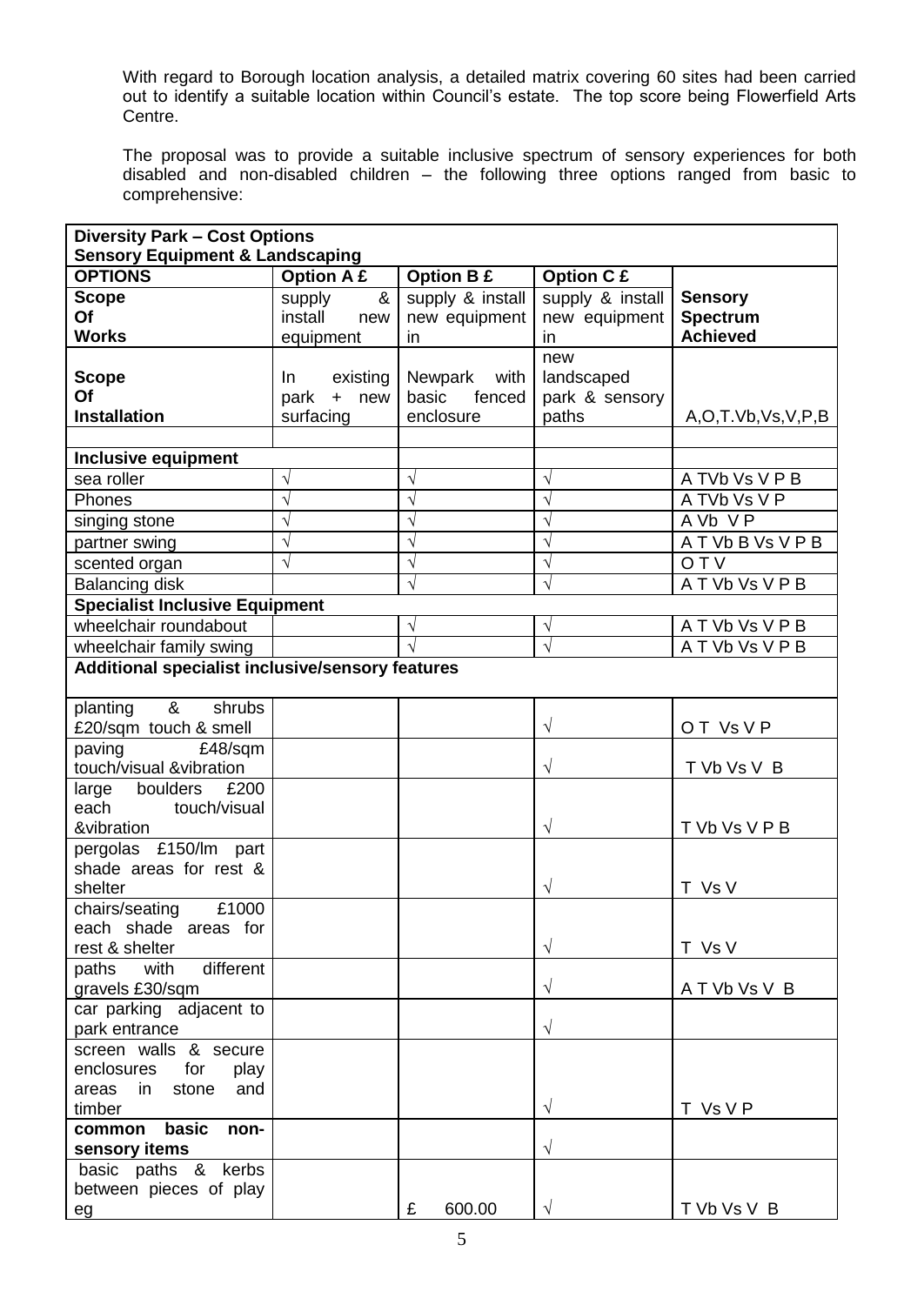| embankments &<br>grass      |                     |               |               |             |
|-----------------------------|---------------------|---------------|---------------|-------------|
| areas                       |                     |               | $\gamma$      | T Vb Vs V B |
| &<br>fencing<br>hoop<br>top |                     |               |               |             |
| gates                       |                     |               | $\Delta$      |             |
| prelim 3%                   | <b>Direct Works</b> | 4,851.54<br>£ | 6,867.70<br>£ |             |
| sub-total                   | £120,574.00         | £159,345.54   | £235,790.70   |             |
| <b>Allow</b><br>5%<br>for   |                     |               |               |             |
| contingency                 | £6,028.70           | £ 7,967.00    | £11,789.50    |             |
|                             |                     |               |               |             |
| <b>Grand Total</b>          | £126,602.70         | £167,312.54   | £247,580.20   |             |

It was noted that 100% grant aid would be available for the project through the Landfill Community Fund (LCF) which was managed by the Ulster Wildlife Trust.

**Agreed:** On the proposal of Alderman Hickey and seconded by Alderman Cole that Council approve option 'C' to proceed to Stage 2 of the process to provide a facility to cater for the inclusive needs of the community.

# **7.5 Harbour and Marine Environmental Improvements**

The Head of Estates and Facilities reported that three of the Council's sea defence structures required extensive works as follows:

# **a) Project No 1 – Downhill Beach Entrance Sea Defence**

Proposal:

- To install a reinforced concrete cast in-situ wall complete with handrail to top of same, dividing the concrete apron in half, spanning from stone pier at bridge to end of concrete slab, diverting the water to right hand side of the entrance, which would then allow safe access to the beach following an event of flooding.
- Excavating and removing sand from around a section of the concrete apron and replacing with suitable stonework to prevent erosion.

Cost – Circa £67,720.00

# **b) Project No 2 - Portrush Harbour Wall & Steps Reinstatement**

Proposal:

Remove the steps and the unstable section of wall, utilising correct temporary support and water retention measures. Excavate sea bed to stable foundation level and provide suitable foundations to rebuild harbour wall and original steps.

This project would involve the temporary construction of a gravity cofferdam to allow pumping of water away from affected area. Each stone would be recorded when removed, thus insuring accurate reinstatement. Stonework would be carried out by an approved NIEA Stonemason.

Cost – Circa £81,500.00

# **c) Project No.3 - Portballintrae Harbour East Quay Repairs**

Portballintrae Harbour is a historical listed monument, which places obligations on Council. The east quay has subsided significantly and has developed a significant crack across a large section.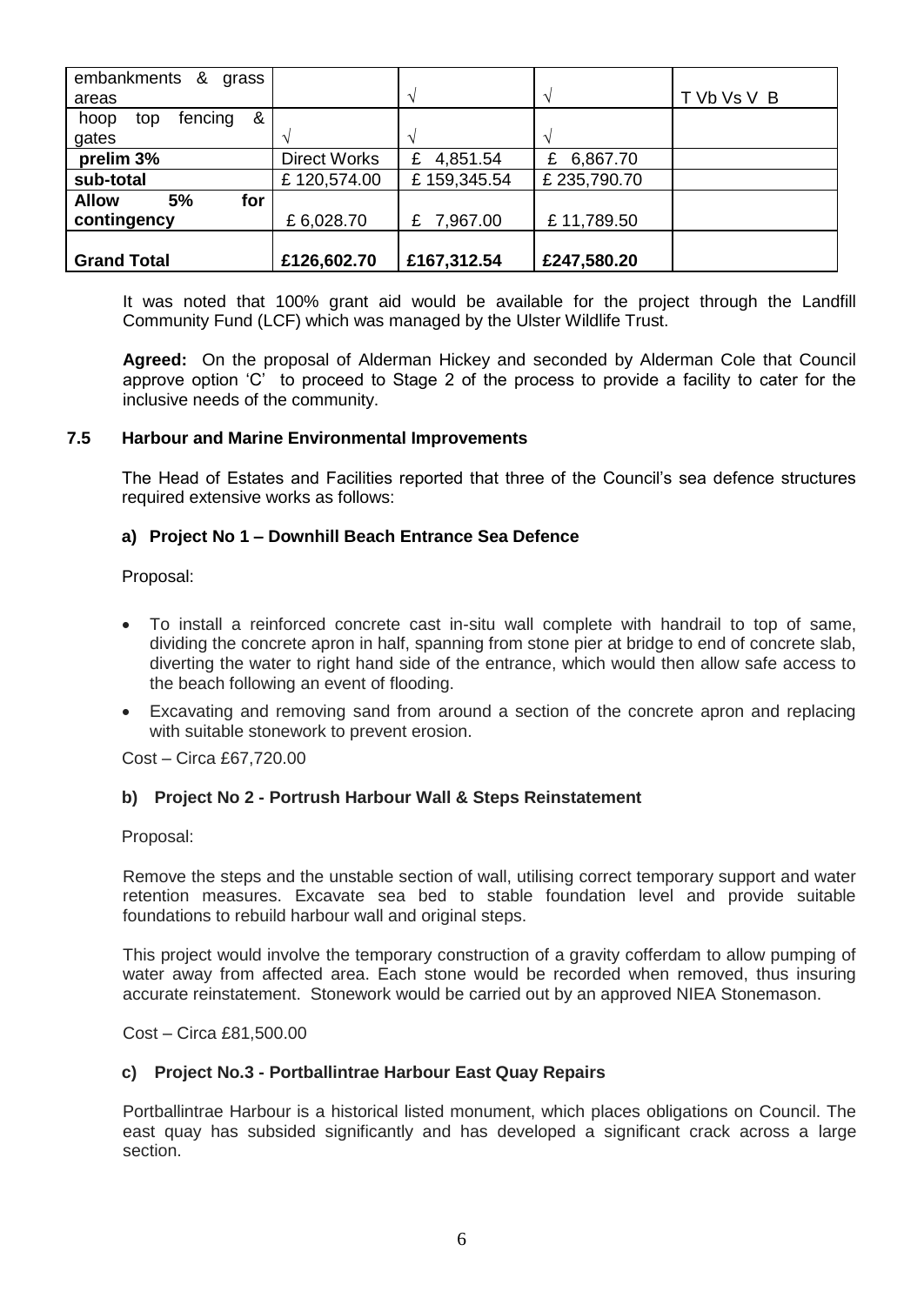An investigation had been carried out to determine the underlying strata and nature of the subsidence and also to ensure a suitable reinstatement design. These works would be carried out in conjunction with NIEA consultation.

Cost – Circa £101,850.00

**Agreed:** On the proposal of Councillor Fitzpatrick and seconded by Councillor Fielding that Council proceed to Stage 2 of the procurement process to produce the final Business Case and Final Tender Report for approval.

# **8 LEISURE AND DEVELOPMENT SERVICES REPORT**

Consideration was given to the Leisure and Development Services Report (previously supplied).

# **8.1 Windyhall Orange Lodge – Unfurling of New Banner**

As The Mayor had declared an interest The Deputy Mayor was asked to preside for this item.

The Corporate Director of Leisure and Development advised Members that Windyhall Orange Lodge had requested Council permission to use Windyhall Community Centre and grounds on Saturday 23 May 2015 for the unfurling of their new banner.

The organisers had agreed to supply Council with all necessary paperwork regarding the event and work in conjunction with Council to ensure a safe and enjoyable event for all.

**Agreed:** On the proposal of Councillor Harding and seconded by Councillor Knight-McQuillan that Council grant permission to the organising body to host the event on Council lands subject to the aforementioned terms and conditions.

### **8.2 Commercial Fishing Infrastructural Improvements to Portrush and Portstewart Harbours**

The Corporate Director of Leisure and Development advised Members that a grant of £181,932.00 had been awarded from the European Fisheries Fund to improve the commercial fishing infrastructure at Portrush and Portstewart Harbours.

The essential elements of commercial improvements required for the grant application together with an estimated cost were as follows:

| <b>Requirements</b>                     | Location    | <b>Est. Cost</b> |
|-----------------------------------------|-------------|------------------|
|                                         |             |                  |
| Pontoons and Gangway                    | Portrush    | £140,000         |
| <b>Automatic Access Control Barrier</b> | Portrush    | 4,000<br>£       |
| <b>Automatic Access Control Barrier</b> | Portstewart | £<br>4,000       |
| Quayside Lighting                       | Portrush    | £<br>22,500      |
| <b>Ice Room Facility</b>                | Portrush    | 12,000<br>£      |
| Fendering & Buffers                     | Portstewart | 10,000<br>£      |
| <b>Fuel Tank and Dispenser</b>          | Portrush    | 11,608<br>£      |
| <b>CCTV</b>                             | Portrush    | £<br>4,500       |
| <b>CCTV</b>                             | Portstewart | £<br>4,500       |
| <b>Wall Repairs/Plastering</b>          | Portstewart | 12,000<br>£      |
|                                         |             |                  |
| <b>Consultant Costs (Grant Funded)</b>  |             | £16,500          |
| Contingency                             |             | £8,000           |
| Total                                   |             | £249,608         |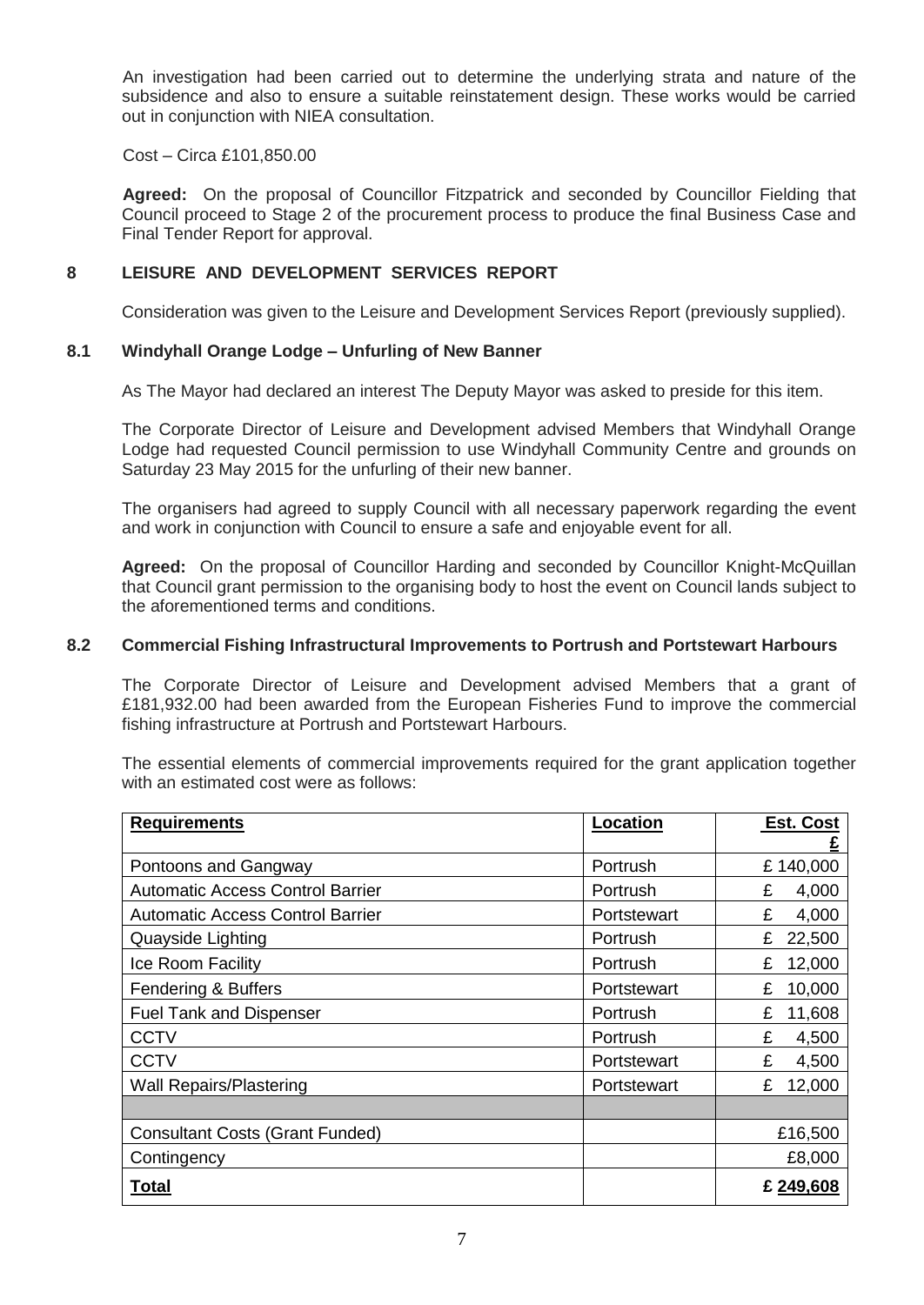**Agreed:** On the proposal of Councillor Alexander and seconded by Councillor Harding that Council proceed to Stage 2 of the procurement process to produce the final business case and final tender report for approval.

### **8.3 Request for Use of Council Land**

The Corporate Director of Leisure and Development advised Members that Coleraine Royal Black District Chapter No 1 had requested Council permission to use The Warren, Portstewart on Saturday 29 August 2015 to host their Demonstration which aimed to attract up to 45 bands and lodges.

The organisers would supply Council with all necessary paperwork regarding the event and work in conjunction with Council and the Emergency Services to ensure a safe and enjoyable event for all.

**Agreed:** On the proposal of Councillor Fielding and seconded by Councillor Knight-McQuillan that Council grant permission to the organising body to host the event on Council lands subject to the aforementioned terms and conditions and Causeway Coast and Glens District Council approval.

Following a Member's query regarding Causeway Coast and Glens District Council approval being required for this item and not the request from Windyhall Orange Lodge, the Corporate Director of Leisure and Development would confirm why the recommendations were different.

# **8.4 Portrush Recreation Grounds Promenade**

The Regeneration Manager outlined the proposal for developing a promenade which would connect the current Lansdowne promenade with a new walkway created by relocating the fencing at the southern section of Portrush Recreation Grounds (the Grounds) to a new position approximately 1.6m to the north. The wall at the western end of the Grounds on Ramore Avenue, adjacent to the housing complex, would be partially removed providing access for the new promenade's connection to the existing footway.

The estimated cost of the proposed new promenade was £200,000 including construction works and fees.

**Agreed:** On the proposal of Councillor Fitzpatrick and seconded by Alderman Hickey that Council:

- a) approve an application for funding to be submitted to the Northern Ireland Tourist Board;
- b) approve preparation of a final project plan for Council's consideration.

# **9 CHIEF EXECUTIVE'S REPORT**

Consideration was given to the Chief Executive's Report (previously supplied).

#### **9.1 Commemoration of the late Alderman James McClure and Councillor David McClarty**

The Chief Executive referred to the two Members of Council who had passed away during 2014. James McClure had served for over 37 years and held the position of Mayor three times. David McClarty had served for 24 years and held the position of Mayor twice during that period.

Council was asked to consider the following tributes:

- i) The naming of Coleraine Borough Council's Members' Lounge as 'The James McClure Members' Lounge';
- ii) The dedication of the stage in Coleraine Town Hall to the memory of David McClarty.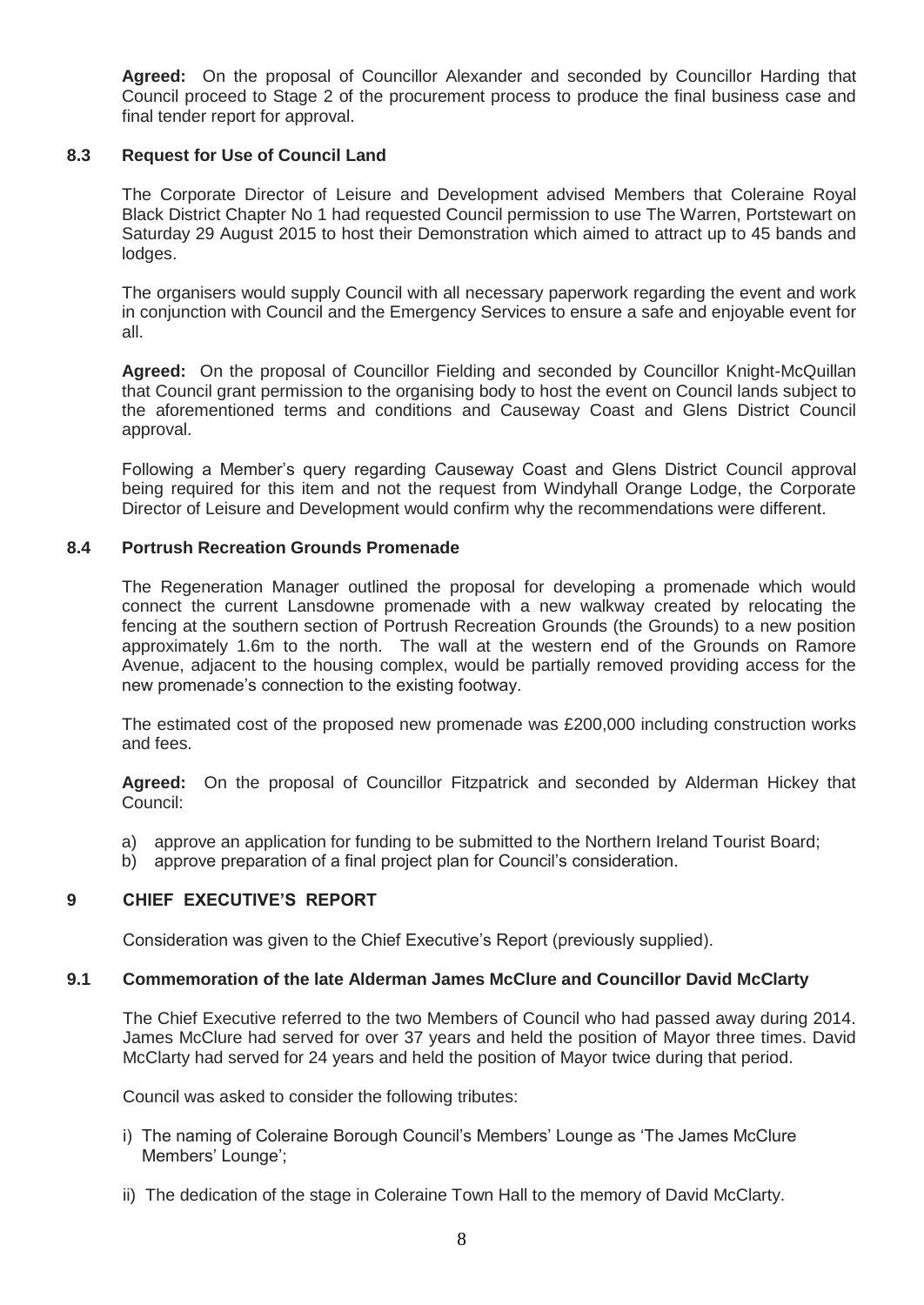**Agreed:** That Council proceed with the proposed tributes in Cloonavin and Coleraine Town Hall and the organisation of suitable unveiling events.

#### **10 'IN COMMITTEE'**

Prior to Members going 'into Committee' The Mayor extended Season's Greetings to the Press.

### **11 CORRESPONDENCE**

Members noted the following correspondence (previously supplied):

- Forecast of Events
- Documents for Tabling
- Consultation Documents

#### **11.1 Coleraine Royal British Legion Standard**

Read letter dated 20 November 2014 from Coleraine Branch President of The Royal British Legion (previously supplied) regarding the future plan for the Coleraine Royal British Legion Standard which has been with Council for some years.

**Agreed:** That officers open discussions with the Branch President with regard to returning the Standard to Coleraine Royal British Legion.

#### **11.2 Disposal of Garvagh High School, Main Street, Garvagh**

Read letter dated 5 December 2014 from Land & Property Services (previously supplied) regarding the disposal of Garvagh High School which had been declared surplus to the Department's requirements.

Councillor Holmes advised that the Garvagh High School Site Project Team would welcome the opportunity to prepare a business case for the development of this property and sought Council's assistance.

**Agreed:** On the proposal of Councillor Holmes and seconded by Councillor Knight-McQuillan that Council express an interest in this property and also advise Causeway Coast and Glens District Council regarding the developments.

# **11.3 Article 22 Certificate – Royal Portrush Golf Club**

Read letter dated 5 December 2014 from Clyde Shanks (previously supplied) regarding Article 22 Certificate for proposed modifications to Royal Portrush Golf Club.

**Agreed:** On the proposal of Councillor Harding and seconded by Councillor Fitzpatrick that Council write a letter of support to Royal Portrush Golf Club.

# **12 DOCUMENTS FOR SEALING**

Resolved:

That the following documents be sealed:

|   | Agreement<br>(in triplicate) | CBC and McMackin Contracts Ltd -<br>Infrastructure Upgrade at Juniper Hill<br>Caravan Park. |
|---|------------------------------|---------------------------------------------------------------------------------------------|
| 2 | Agreement<br>(in triplicate) | CBC and O'Neill Electrics Ltd -<br>Infrastructure Upgrade at Juniper Hill<br>Caravan Park.  |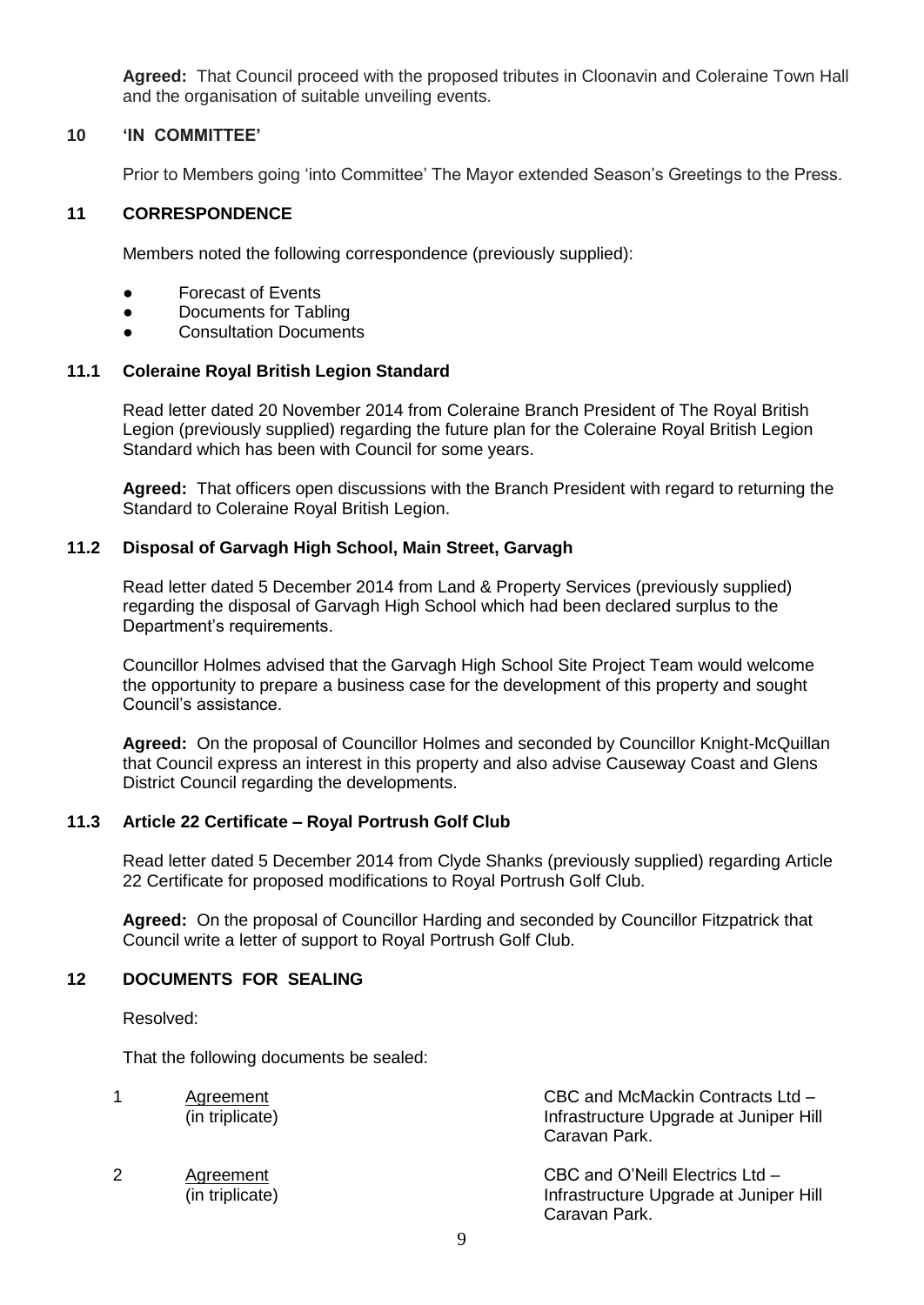| 3 | Agreement<br>(in triplicate) | CBC and Warren Hunt of BSL (M&E)<br>Ltd - Infrastructure Upgrade Project<br>(Service Bollard Replacement) at Carrick<br>Dhu Caravan Park. |
|---|------------------------------|-------------------------------------------------------------------------------------------------------------------------------------------|
|   |                              | CBC and Andrew and Ian Hill -                                                                                                             |
| 4 | Contract<br>(in duplicate)   | Unit at East Strand Watersports Centre,<br>Portrush                                                                                       |
| 5 | <b>Cemetery Titles</b>       | Grant of Right of Burial – Deeds Register<br>Nos. 4189 - 4193 inclusive:                                                                  |
|   |                              | $\overline{2}$<br>Agherton                                                                                                                |
|   |                              | <b>Ballywillan</b>                                                                                                                        |
|   |                              | Coleraine<br>1                                                                                                                            |
|   |                              | Kilrea                                                                                                                                    |
|   |                              | 2<br>Portstewart                                                                                                                          |
|   |                              |                                                                                                                                           |

# **13 ANY OTHER BUSINESS**

#### **13.1 Dunluce Centre**

Following a Member's request the Corporate Director of Leisure and Development would provide an update on the Dunluce Centre in the New Year.

# **13.2 African Choir**

The Mayor advised that the African Choir would be performing in the Bann Gallery on Friday 19 December 2014 at 10.00 am for staff and an invitation was extended to Members.

# **13.3 Season's Greetings**

The Mayor wished everyone a Happy Christmas and a Peaceful and Prosperous New Year.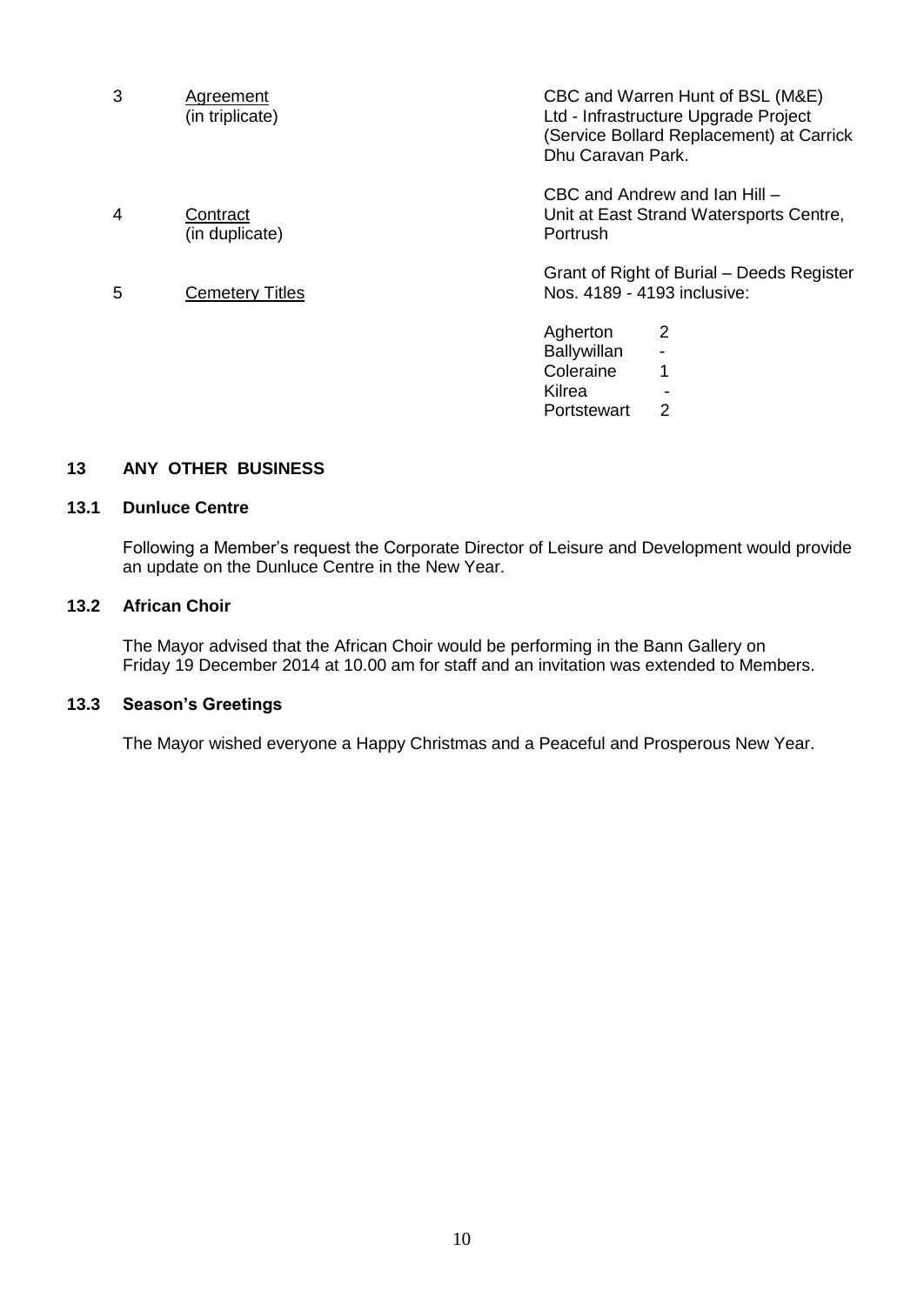# **Meeting Planning Committee Date and Time 16 December 2014 at 6.30pm Location Council Chamber, Cloonavin Chair** Councillor W King **Present** The Mayor, Councillor G Duddy The Deputy Mayor, Councillor Y Boyle Aldermen S Cole, W Creelman, P Fielding, M Hickey and N Hillis Councillors C Alexander, C Archibald, T Clarke, T Craig, M Fielding, B Fitzpatrick, D Harding, R Holmes, M Knight-McQuillan, R Loftus (Items 4.2 – 10.2), S Quigley and C Sugden

# **In attendance** Mr M Wilson - Planning Service, Acting Head of Central Services, Democratic Services Manager and Administrative Assistant

# **1 APOLOGIES**

Apologies were recorded for Councillors Barbour and McCandless.

# **2 CHAIR'S BUSINESS**

# **2.1 Welcome**

The Chair welcomed everyone to the Meeting.

# **3 DECLARATIONS OF INTEREST**

There were no Declarations of Interest.

# **4 PLANNING CONSULTATION**

A list of fourteen applications was presented for consideration (previously supplied).

# **4.1 Applications Deferred from Previous Meeting**

**Application D1 C/2012/0275/F** New housing development, creating 20 sites with mixture of semi-detached, detached and terraced house types at 58 Sea Road, Castlerock for Bonalston Caravans Ltd.

The opinion of Planning Service was to approve.

**Agreed:** That the application be approved.

# **4.2 New Applications**

Mr Wilson enlarged on the new applications listed on the planning schedule and the recommendations were accepted subject to the following:

**Application No C/2011/0459/F** Amendment to proposed wind farm (relocation of T6) comprising 6 wind turbines up to a maximum of 120.5m tip height (comprising a configuration of up to 85m towers and up to 35.5m blades). The development will also comprise associated transformers, one permanent meteorological monitoring mast, communication tower, site access tracks, gates, temporary site compound, substation, electrical cabling, one site entrance including road improvement works at the existing site entrance off Craigmore Road and all other ancillary works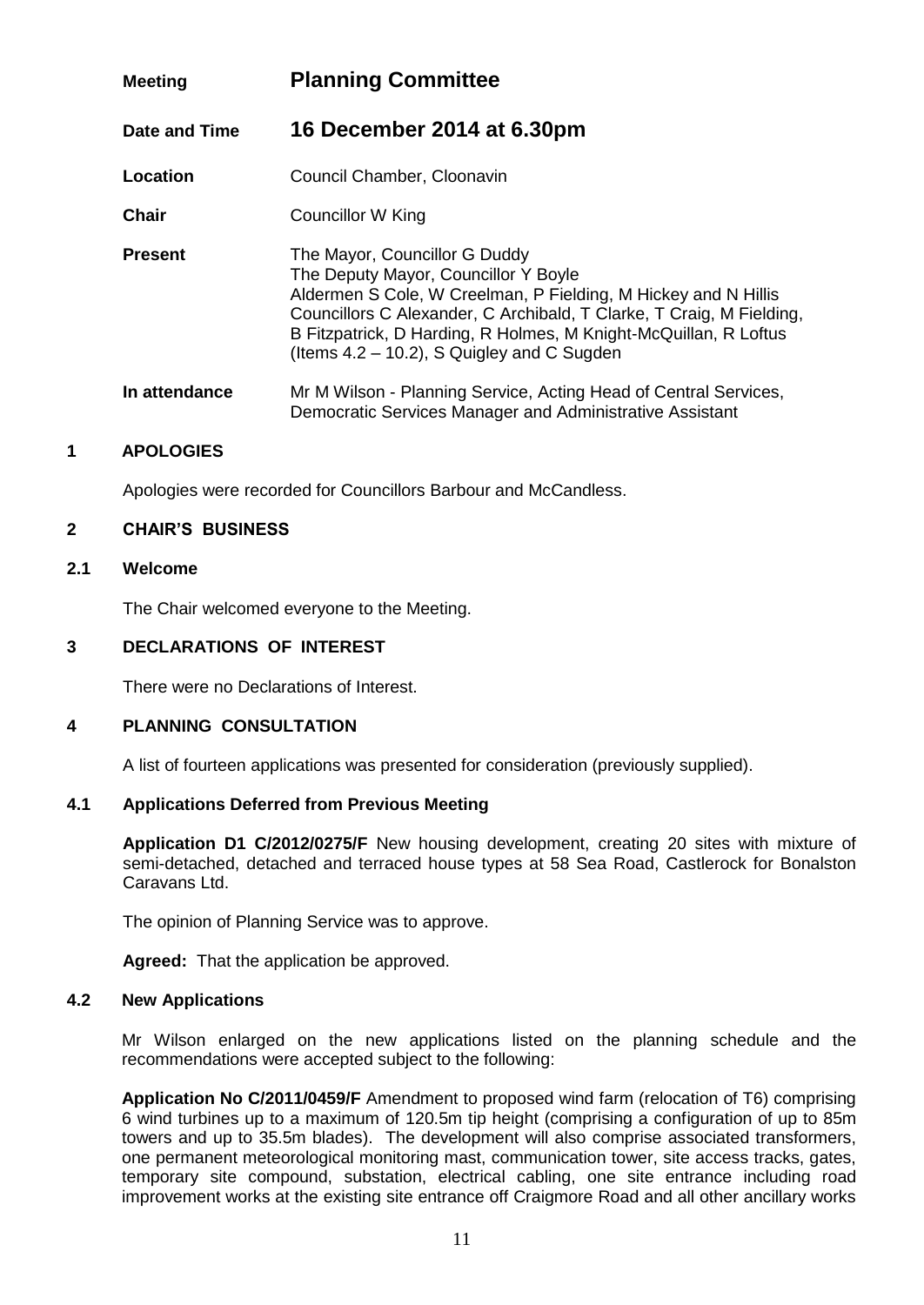(amended red line) approximately 920m north west of 33 Craigmore Road, Coleraine for Cam Burn Wind Farm Ltd.

The opinion of the Planning Service was to approve.

**Agreed:** On the proposal of Councillor Harding and seconded by Councillor Sugden that the application be deferred for one month to facilitate an office meeting on the grounds that all material planning considerations had not been assessed.

**Application No C/2013/0497/F** Design amendments from previous application C/2006/0682/F for residential development comprising of 24 apartments and associated basement parking at Nos 2, 4 and 6 Bath Road, Portrush for PRH Construction.

The opinion of the Planning Service was to refuse.

It was proposed by Councillor Holmes and seconded by Councillor Fielding that the application be deferred for one month to facilitate an office meeting on the grounds that all material planning considerations had not been assessed.

As an amendment it was proposed by Councillor Alexander that Council support the refusal. Councillor Alexander failed to obtain a seconder.

**Agreed:** That the application be deferred for one month to facilitate an office meeting on the grounds that all material planning considerations had not been assessed.

**Application No C/2014/0326/F** First floor extension to south facing side of premises, new fenestration to front elevation and internal alterations: variation of condition 4 (development shall be carried in accordance with approved drawings) of planning permission C/2013/0418/F to refer to new drawings permitting minor amendments to the approved development comprising addition of air conditioning condenser units, steel guard rails to roof terrace and elevational alterations at Neptune and Prawn Restaurant and Bar, 54 Kerr Street, Portrush for Ramore Restaurant.

The opinion of the Planning Service was to refuse.

**Agreed:** On the proposal of Councillor Fielding and seconded by Alderman Hillis that the application be deferred for one month to facilitate an office meeting on the grounds that all material planning considerations had not been assessed**.**

**Application No C/2014/0327/F** Removal of condition 3 of planning approval C/2013/0078/F at 115 Edenbane Road, Kilrea for Mrs M Doherty.

The opinion of the Planning Service was to refuse.

**Agreed:** On the proposal of Councillor Loftus and seconded by Councillor Fitzpatrick that the application be deferred for one month to facilitate an office meeting on the grounds that all material planning considerations had not been assessed**.**

**Application No C/2014/0337/O** Proposed farm dwelling and garage 220m south west of 5 Lismoyle Road, Kilrea for Mr T J McEldowney.

The opinion of the Planning Service was to refuse.

The application had been withdrawn.

**Application C/2014/0359/O** Farm dwelling and detached garage approximately 70m south east of 24 Ballymacrea Road, Portrush for Mr G Henry.

The opinion of the Planning Service was to refuse.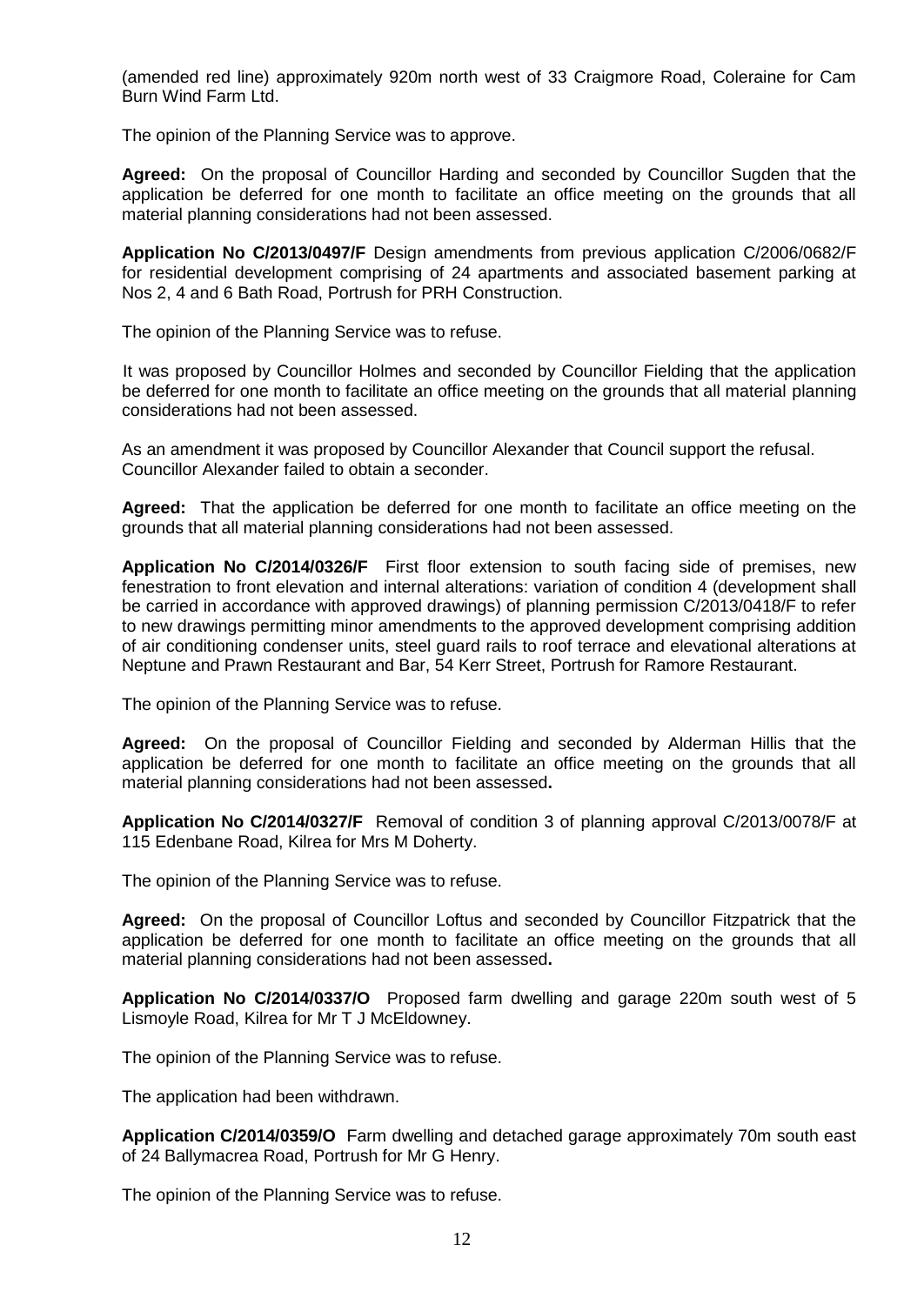**Agreed:** On the proposal of Councillor Sugden and seconded by Councillor Quigley that the application be deferred for one month to facilitate an office meeting on the grounds that all material planning considerations had not been assessed**.**

**Application C/2014/0371/O** Proposed site for off-site replacement dwelling and detached garage approximately 470m south of 138 Cloyfin Road, Coleraine for Mr and Mrs R McAllister.

The opinion of the Planning Service was to refuse.

**Agreed:** On the proposal of Councillor Harding and seconded by The Mayor that the application be deferred for one month to facilitate an office meeting on the grounds that all material planning considerations had not been assessed**.**

**Application C/2014/0417/F** 250kw wind turbine on a 50m tower with 29m blades providing electricity to the farm with excess into the grid 346m south of 20 Belraugh Road, Ringsend for Mr K McGarry.

The opinion of the Planning Service was to refuse.

**Agreed:** On the proposal of Councillor Knight-McQuillan and seconded by Councillor Loftus that the application be deferred for one month to facilitate an office meeting on the grounds that all material planning considerations had not been assessed**.**

**Application C/2014/0420/A** 5.9 x 1.77m canvas banner sign mounted on fence at Knockantern Filling Station, 40 Newbridge Road, Coleraine for Mr M Bell.

The opinion of the Planning Service was to refuse.

**Agreed:** On the proposal of Councillor Alexander and seconded by Councillor Sugden that the application be deferred for one month to facilitate an office meeting on the grounds that all material planning considerations had not been assessed**.**

**Application C/2014/0424/O** Two infill dwellings under PPS21-CTY8 adjacent to north east boundary of 16 Ardreagh Road, Aghadowey for Mr D Ramsey.

The opinion of the Planning Service was to refuse.

**Agreed:** On the proposal of Councillor Knight-McQuillan and seconded by Alderman Fielding that the application be deferred for one month to facilitate an office meeting on the grounds that all material planning considerations had not been assessed**.**

# **5 OFFICE MEETINGS**

It was noted that the Office Meetings would be held on 16 January 2015.

#### **6 GENERAL PLANNING ISSUES**

#### **6.1 Planning Service Website**

Reference was made to difficulties encountered when trying to access particular areas of the Department's website. Councillor Alexander referred specifically to the need to distinguish consultation responses.

Mr Wilson advised Members that some changes had been made to the website and he would pass the comments to the appropriate section.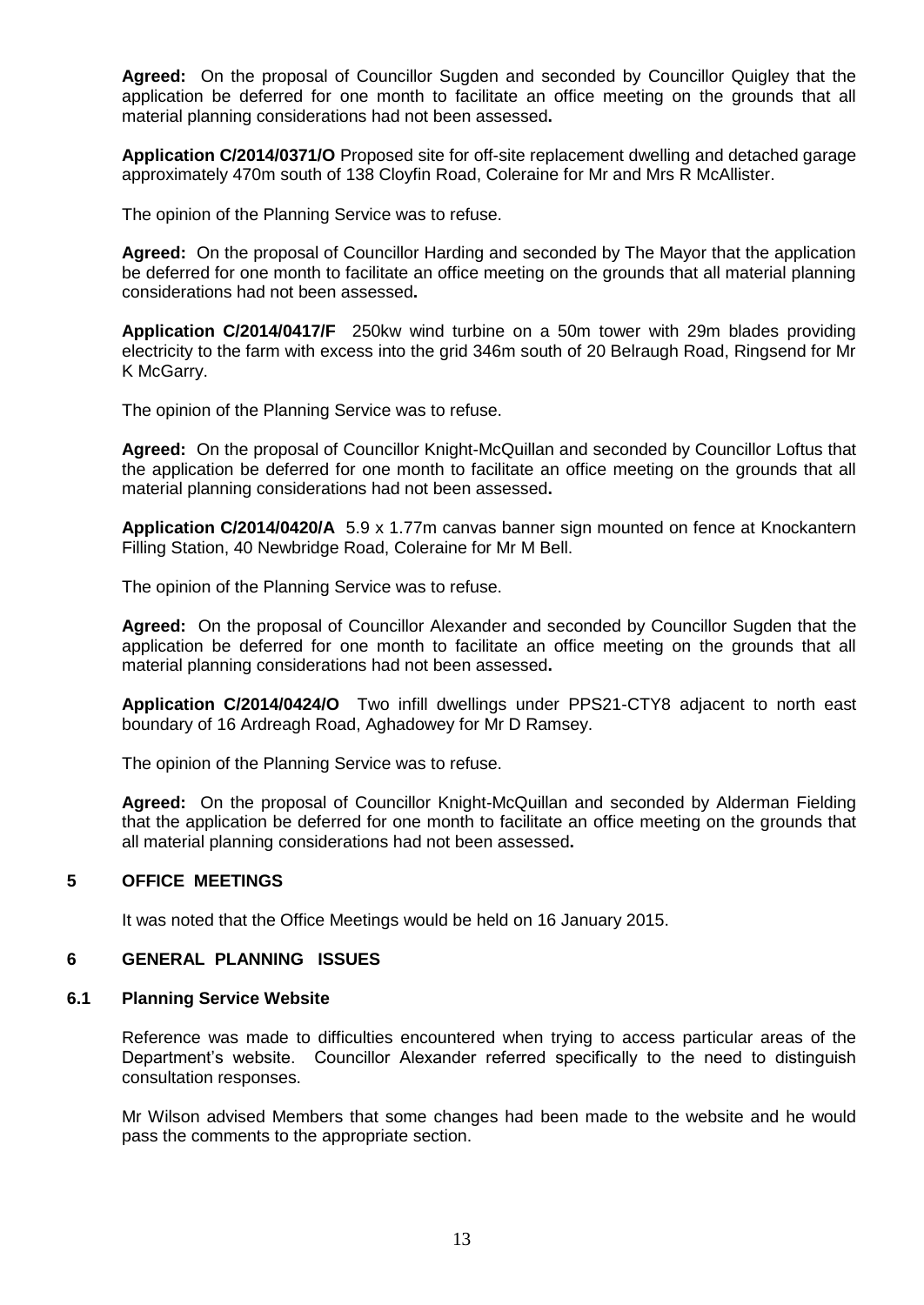# **7 NORTHERN IRELAND ENVIRONMENT AGENCY (NIEA) - LISTING/DELISTING OF BUILDINGS OF SPECIAL ARCHITECTURAL OR HISTORIC INTEREST**

Consideration was given to the report on the NIEA's proposed listings and delistings (previously supplied).

### **7.1 Proposed Listings**

**Agreed:** On the proposal of Councillor Alexander and seconded by The Mayor that Council offer no objections to the following proposed listings:

- Long Gilbert Quarry, Dunluce Road, Portrush
- Portballintrae Boat House, Beach Road, Portballintrae
- 1 Mullaghinch Road, Coleraine
- Railway Bridge, Beside 1 Moneybrannon Road, Aghadowey
- Woodbank House, 24 Mettican Road, Coleraine
- 26 Boveedy Road, Kilrea, Coleraine
- Errigal Bridge, Temple Road, Garvagh, Coleraine

#### **7.2 Proposed Delistings**

**Agreed:** That any Members' comments, regarding the following proposed delistings, be forwarded to the Democratic Services Manager:

- 12 Hill Head Road, Kilrea, Coleraine
- Lisnascreghog School, Lisnascreghog Road, Garvagh
- Ballylagan Reformed Presbyterian Church, 81 Curragh Road, Coleraine
- Ringsend Presbyterian Church, Aghadowey, Coleraine
- Gatescreen, Little Agherton, 20 Agherton Road, Portstewart
- Rock Castle, Berne Road, Portstewart

#### **8 PLANNING APPLICATION C/2013/0097/F - PROPOSED CARAVAN/HOLIDAY PARK AT 45 CRAIGAHULLIAR ROAD, PORTRUSH**

Consideration was given to the Report prepared by Mr Peter Fleming, Planning Consultant, together with Policy PED8 of Planning Policy Statement 4 (previously supplied).

Councillor Alexander referred, in particular, to the compatibility issue raised in Mr Fleming's Report (landfill site and caravan holiday park as adjoining uses). She requested the Planners to reassess the application under PPS4 'Economic Development' and WM5 of PPS11 'Development in the Vicinity of Waste Management Facilities'.

Mr Wilson confirmed that the Department would be considering comments raised by Mr Fleming before bringing the application back to Council.

#### **9 CORRESPONDENCE**

#### **9.1 Northern Ireland Environment Agency – War Memorial, Ballydevitt Road, Aghadowey**

Read letter dated 16 December 2014 from the Northern Ireland Environment Agency (NIEA) advising Council that the War Memorial at Ballydevitt Road, Aghadowey had never been listed and that they did not consider there was any merit in listing the War Memorial.

**Agreed:** On the proposal of Councillor Knight-McQuillan and seconded by Councillor Harding that Council write to the Northern Ireland Environment Agency requesting that the War Memorial at Ballydevitt Road, Aghadowey be listed.